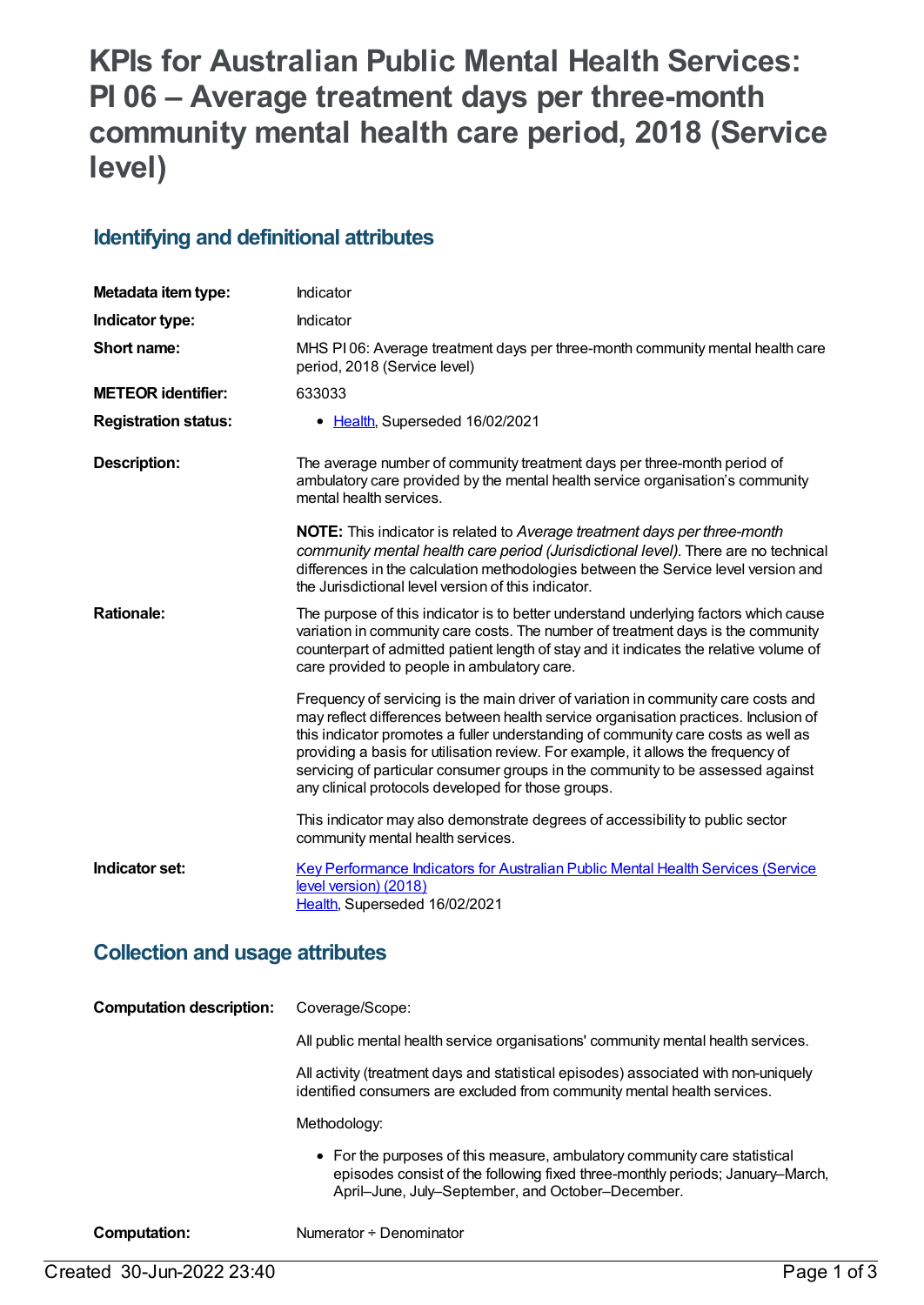| Numerator:                    | Number of community mental health care treatment days provided by the mental<br>health service organisation's ambulatory services within the reference period.                                                                                                                                                                                                                                                                                                                                                             |
|-------------------------------|----------------------------------------------------------------------------------------------------------------------------------------------------------------------------------------------------------------------------------------------------------------------------------------------------------------------------------------------------------------------------------------------------------------------------------------------------------------------------------------------------------------------------|
| Denominator:                  | Number of mental health ambulatory care statistical episodes (three-month<br>periods) treated by the mental health service organisation's ambulatory services<br>within the reference period.                                                                                                                                                                                                                                                                                                                              |
| Denominator data<br>elements: | Data Element / Data Set-<br>Guide for use<br>An ambulatory care statistical episode is a statistically derived community<br>episode defined as each three month period of ambulatory care of an<br>individual registered consumer where the consumer was under 'active care',<br>defined as one or more treatment days in the period. A registered consumer is<br>a uniquely identifiable consumer at the mental health service organisation<br>level, regardless of the number of teams or community programs involved in |
| Disaggregation:               | the consumer's care.<br>Service variables: target population.<br>Consumer attributes: age, Socio-Economic Indexes for Areas (SEIFA),<br>remoteness, Indigenous status, involuntary status.                                                                                                                                                                                                                                                                                                                                 |

## **Representational attributes**

| <b>Representation class:</b> | Mean (average)          |
|------------------------------|-------------------------|
| Data type:                   | Real                    |
| Unit of measure:             | Time (e.g. days, hours) |
| Format:                      | N[NN].N                 |
|                              |                         |

## **Indicator conceptual framework**

| <b>Framework and</b> | <b>Efficient</b> |
|----------------------|------------------|
| dimensions:          |                  |
|                      | Appropriate      |

### **Accountability attributes**

| Benchmark:                                         | Levels at which this indicator can be useful for benchmarking:                                                                                                                                                                     |
|----------------------------------------------------|------------------------------------------------------------------------------------------------------------------------------------------------------------------------------------------------------------------------------------|
|                                                    | $\bullet$ service unit<br>• mental health service organisation<br>• regional group services<br>• state/territory.                                                                                                                  |
| Further data development /<br>collection required: | Methodology to collect multifaceted levels of service usage, such as intensity and<br>complexity issues and the impact on contact duration, is needed in order to<br>improve cost modelling and efficiency measurement in general. |
|                                                    | Accurate reporting at levels above that of mental health service organisation<br>requires unique state-wide patient identifiers that are not currently available in all<br>jurisdictions.                                          |
|                                                    | The indicator can be accurately constructed using the Community mental health<br>care NMDS.                                                                                                                                        |
| Other issues caveats:                              | Casemix adjustment is needed to interpret variation between organisations to<br>distinguish consumer and provider factors. Longer term a methodology for casemix<br>adjustment is required.                                        |
|                                                    | Further development of national funding models, including episode-based or<br>casemix models, will enable more meaningful measurement than the arbitrary<br>three-month period used in this indicator.                             |